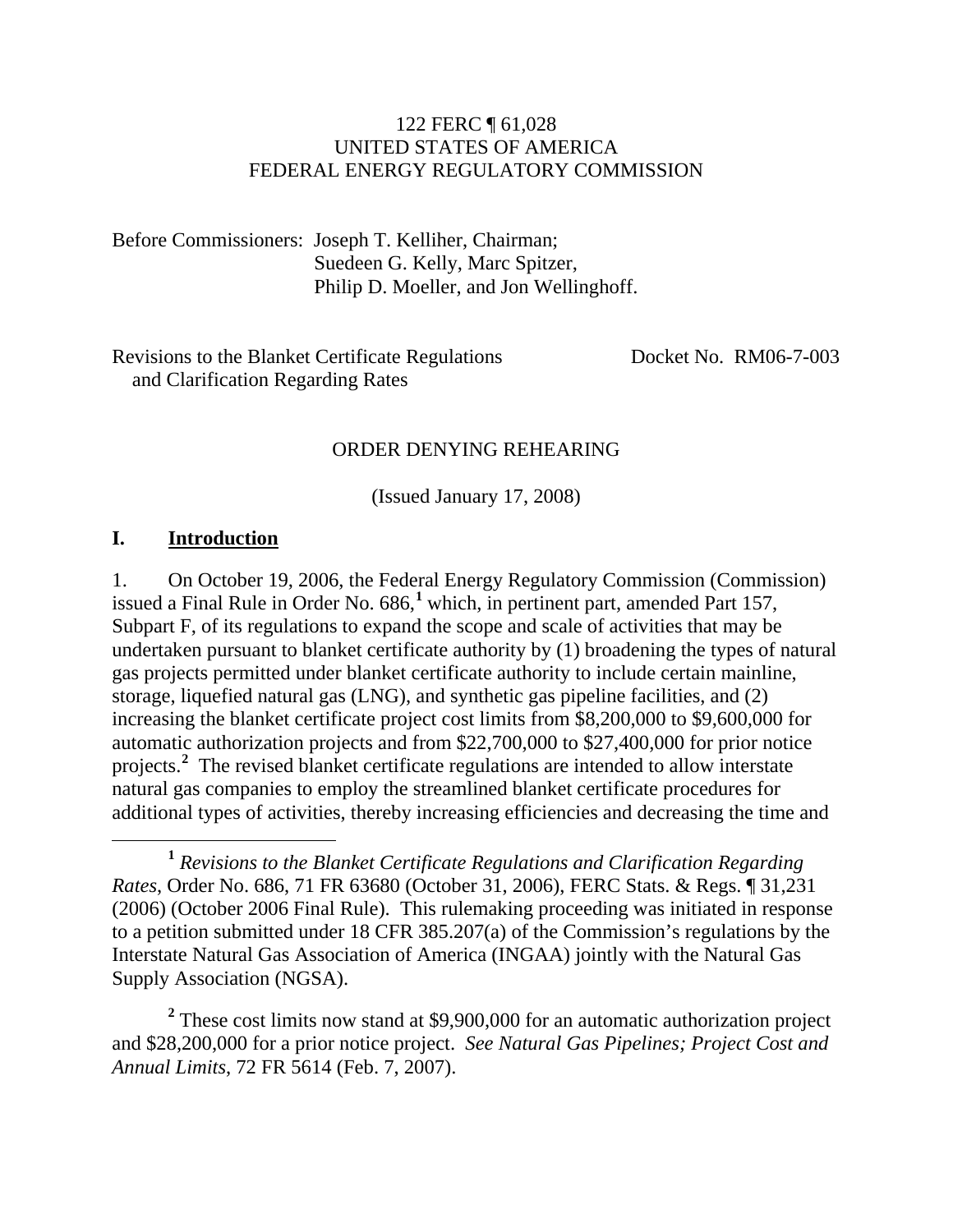cost associated with the construction and maintenance of the nation's natural gas infrastructure. On June 22 and September 20, 2007, the Commission issued orders in response to motions seeking rehearing and clarification of the October 2006 Final Rule.**<sup>3</sup>**

2. INGAA and Northern Natural Gas Company (Northern Natural) submitted separate motions for rehearing of the September 2007 Order on Rehearing. In that order, the Commission revised section 157.216 to enlarge the universe of facilities that might be abandoned pursuant to blanket certificate authority. INGAA and Northern Natural describe the September 2007 Order as narrowing the scope of blanket abandonment authority, and claim the Commission erred by not providing the public with notice and an opportunity to comment prior to revising section 157.216. In this order, for the reasons discussed below, we deny the requests for rehearing of the September 2007 Order.

# **II. Background**

3. In the October 2006 Final Rule, the Commission broadened the size and scope of projects that could be constructed (or acquired) and abandoned under blanket certificate authority to include, inter alia, certain mainline facilities. INGAA sought clarification with respect to abandonment of mainline facilities, asking whether blanket abandonment authority would apply only to mainline facilities put in place subsequent to the effective date of the Final Rule, or whether companies could also employ the expanded blanket certificate authority to abandon mainline facilities that had already been installed under case-specific Natural Gas Act (NGA) section 7 certificate authorization.

4. In the June 2007 Order on Rehearing and Clarification, the Commission responded to INGAA by stating that facilities that were constructed under case-specific authorization, but that could now qualify for construction authorization under the current blanket certificate program, may be abandoned pursuant to the provisions of section 157.216.**<sup>4</sup>** We explained that to qualify for blanket abandonment, a facility put in place pursuant to case-specific authorization (1) must be able to meet the criteria for construction under the current blanket program, and (2) must have met the blanket project cost cap in effect at the time the facility was constructed. While the June 2007 Order did

**4** 72 FR 37431 (July 10, 2007), FERC Stats. & Regs. ¶ 31,249, P 24 (2007).

**<sup>3</sup>** *Order on Rehearing and Clarification*, Order No. 686-A, 72 FR 37431 (July 10, 2007), FERC Stats. & Regs. ¶ 31,249 (2007) (June 2007 Order) and *Order on Rehearing*, Order No. 686-B, 72 FR 54818 (Sept. 27, 2007), FERC Stats. & Regs. ¶ 31,255 (2007) (September 2007 Order).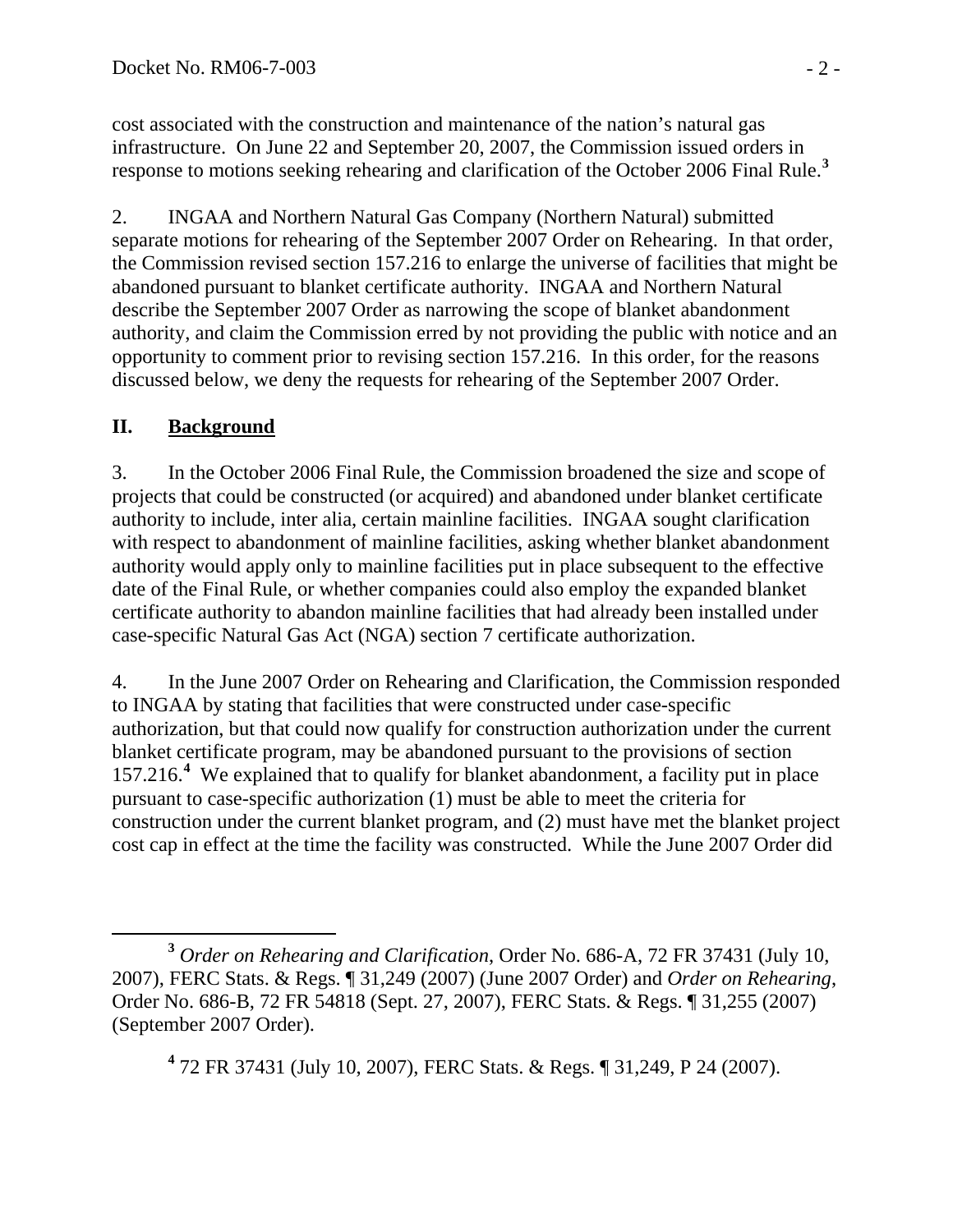not discuss the rationale for this cost constraint, it was intended to maintain a ceiling on the size of facilities subject to blanket abandonment authority.**<sup>5</sup>**

5. In linking the abandonment of an existing facility under the blanket certificate program to the blanket project cost cap in effect when the facility was constructed, we restricted such abandonments to facilities put in place when there was a cost cap, i.e., since implementation of the blanket program in 1982. INGAA questioned this constraint, seeking rehearing of the June 2007 Order to argue for making blanket certificate abandonment authority available for a facility regardless of when it was put in place, provided (1) the facility meets the criteria for construction under the current blanket program, and (2) the facility's original cost does not exceed the currently effective blanket project cost cap.

6. In the September 2007 Order, we adopted INGAA's proposal to extend blanket abandonment authority to all existing facilities that could be constructed under the current blanket program. However, we did not adopt INGAA's proposal to measure a facility's original cost against the current blanket project cost cap, but instead required that the estimated cost to replicate an existing facility be compared to the current blanket project cost cap. We found no justification for comparing a facility's original cost with the blanket program's current cost cap, as this would overlook the impact of inflation and other factors, and as a result, permit the abandonment of facilities far larger than any that now could be constructed under the blanket program.

## **III. Requests for Rehearing**

7. INGAA and Northern Natural claim that in directing companies to determine if a facility may be abandoned under section 157.216 by comparing the current blanket project cost cap to an estimate of the cost to replicate an existing facility today, rather than to the original cost to construct that facility, the Commission improperly amended its

**<sup>5</sup>** <sup>5</sup> The Commission has described the blanket certificate program as being restricted to projects that will not result in unjustified increases in existing customers' rates and that are modest in scale and routine in nature, i.e., projects that are sufficiently well understood so as to permit them to proceed with a lesser level of regulatory scrutiny. In expanding the blanket certificate program, we sought to retain this character in accord with INGAA's and NGSA's expectation that "an increase in the dollar limits will [not] cause blanket projects to be larger, in terms of the project foot print or right of way needed, than they would have been in [1982]," so that "any project which could have fit within the blanket dollar limits in [1982] would still fit within the limits if it were constructed today." INGAA's and NGSA's joint *Petition for Rulemaking*, at 16 (Nov. 11, 2005).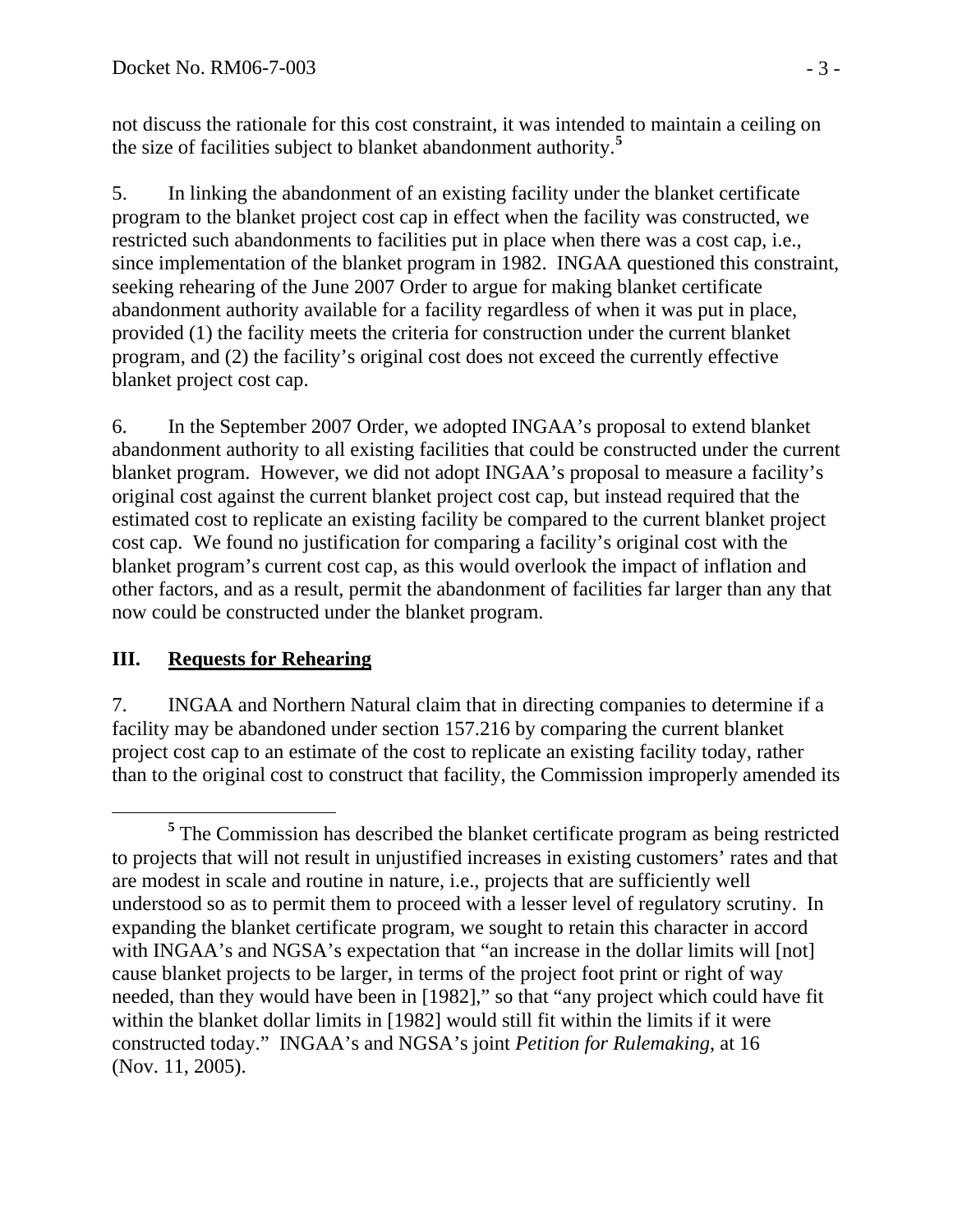regulations in violation of the Administrative Procedure Act (APA) requirement to provide the public with notice and an opportunity to comment. INGAA and Northern Natural further assert that the Commission did not articulate the problem it sought to solve and provide a justification for its action, and thus did not engage in reasoned decision making.

8. The Commission does not believe the September 2007 Order breeches any applicable rulemaking requirement. The public had notice and the opportunity to comment on the revisions to the blanket certificate program; indeed, it was in response to INGAA's request for rehearing of our June 2007 Order that we allowed for the abandonment of facilities installed prior to 1982.

9. The September 2007 Order's revisions to sections 157.216(a)(2) and (b)(2) clarified which facilities qualify for abandonment under blanket certificate authority following the October 2006 Final Rule's expansion of the blanket certificate provisions. Prior to the September 2007 Order, section 157.216(a)(2) permitted automatic abandonment for an "eligible facility that was installed pursuant to automatic authority under § 157.208(a), or that now qualifies for automatic authority under § 157.208(a), or a facility constructed under § 157.211 or § 157.213(a)." The September 2007 Order modified section 157.216(a)(2) to permit automatic abandonment for a "facility that did or could now qualify for automatic authorization as described in § 157.203(b)." Similarly, before the September 2007 Order, section 157.216(b)(2) permitted prior notice abandonment for a "facility which qualifies as an eligible facility, and which is not otherwise eligible for automatic abandonment under paragraph (a)(2) of this section or a facility constructed under § 157.210, § 157.212, or § 157.213(b)." The September 2007 Order modified section 157.216(b)(2) to permit prior notice abandonment for a "facility that did or could now qualify for prior notice authorization as described in § 157.203(c)."

10. Rather than itemize the facilities described in sections 157.202(2)(1), .210, .211, .212, and .213, the September 2007 Order gathered these facilities into two abandonment categories – automatic and prior notice – and clarified that if a facility once did, or could now, qualify for blanket construction or acquisition authorization, the facility qualifies for blanket abandonment authorization under section 157.216. The September 2007 Order specified in sections  $157.216(c)(1)$  and  $(d)(1)$  that to determine whether a facility that was not constructed or acquired under blanket authorization may be abandoned under blanket authority, a company must estimate the current cost to replicate the facility.**<sup>6</sup>** The September 2007 Order's revisions to section 157.216 granted INGAA's request for rehearing of our June 2007 Order to extend blanket certificate abandonment authority to

**<sup>6</sup>**  $6$  Section 157.216(c)(1) addresses automatic abandonment requirements; section 157.216(d)(1) addresses prior notice abandonment requirements.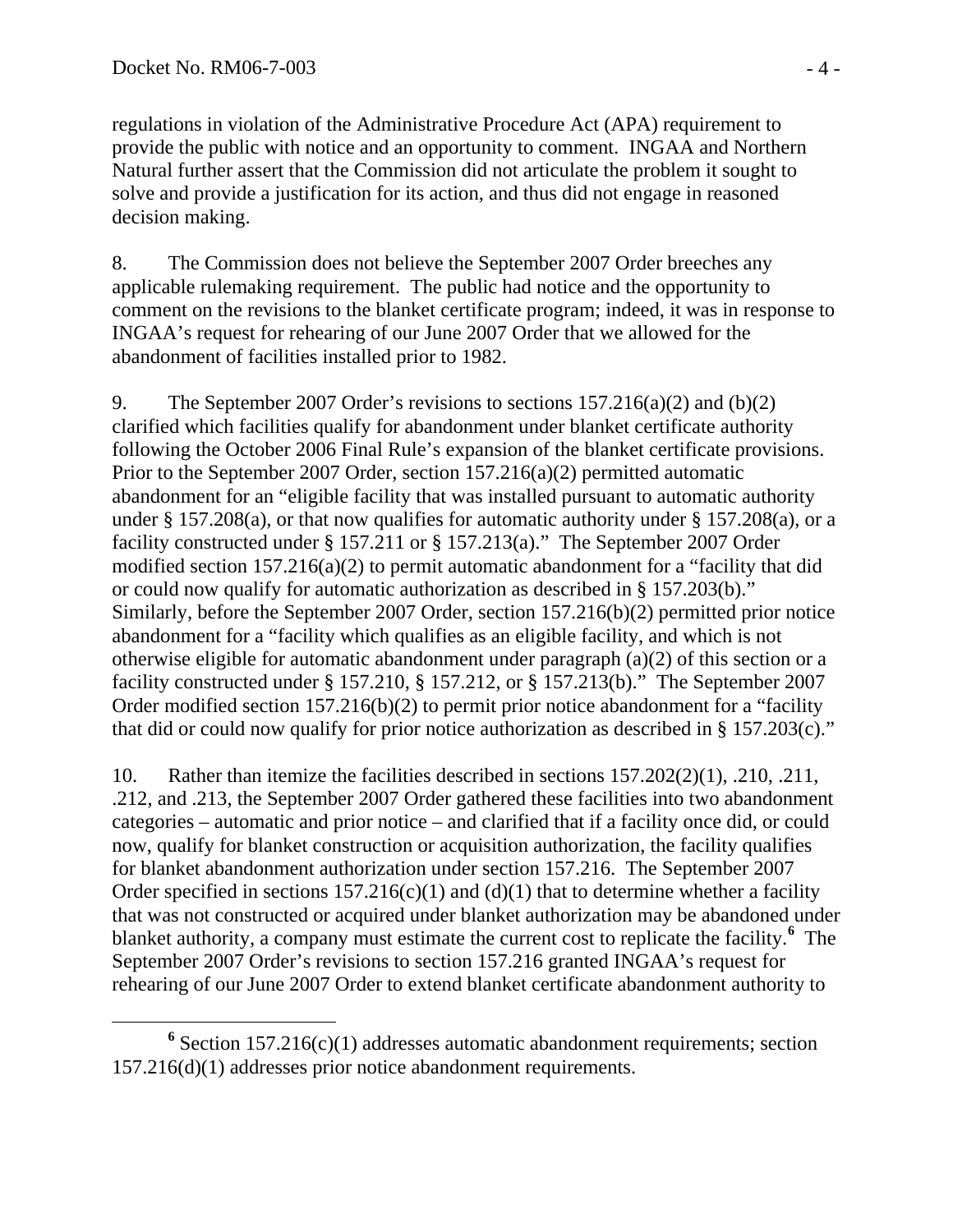facilities constructed before 1982; the September 2007 Order did not otherwise alter the types of facilities subject to blanket certificate abandonment authority.

11. INGAA and Northern Natural fault the Commission for not providing a sufficient justification for requiring companies to compare the current cost cap to an estimate of the current cost to replicate an existing facility. The nature of the blanket program serves as our justification. The blanket program applies a streamlined set of regulations to a restricted set of facilities and services. We have found we can reduce our regulatory oversight, yet ensure the public interest is protected, provided the blanket program only applies to activities that are routine, well understood, limited in size, and that will not significantly impact rates.**<sup>7</sup>** INGAA's and Northern Natural's proposal to rely on a facility's original cost would effectively lift the lid on the size of projects subject to blanket abandonment authorization, since the original cost remains fixed as the project cost cap ratchets up. Thus, over time, companies could abandon increasingly more significant portions of their systems, particularly with respect to their older facilities, such as mainline installed in the 1930s. If we were to permit the scale of blanket abandonment projects to grow with each annual adjustment to the blanket project cost limit, we could no longer be confident that blanket abandonments would continue to be consistent with the public convenience and necessity criteria of NGA section 7(b). Accordingly, we employ replacement cost as a means to measure those activities that will not result in unacceptable operational, economic, and environmental impacts. Facilities that cannot meet this cost constraint are appropriately considered individually in a case-specific section 7(b) proceeding.**<sup>8</sup>**

**<sup>7</sup>** *See* note 5. In addition, the conclusion of our 1981 Environmental Assessment that the blanket program will result in no significant environmental impacts is premised on the expectation that there be certain restrictions on the size and type of projects that can be undertaken pursuant to blanket certificate authorization. To expand the universe of projects subject to blanket certificate abandonment authority as proposed by INGAA and Northern Natural may require additional environmental review.

**<sup>8</sup>** While INGAA and Northern Natural contend that case-specific abandonments would needlessly consume companies' and the Commission's time and resources, we find that case-specific abandonment proceedings are warranted where issues may arise – e.g., operational, environmental, rate, or competitive impacts – that cannot be fully reviewed in a blanket abandonment proceeding. We note that where no such issues are present, yet a particular abandonment is subject to case-specific approval solely as a consequence of a facility's cost, case-specific abandonment approval is typically granted expeditiously.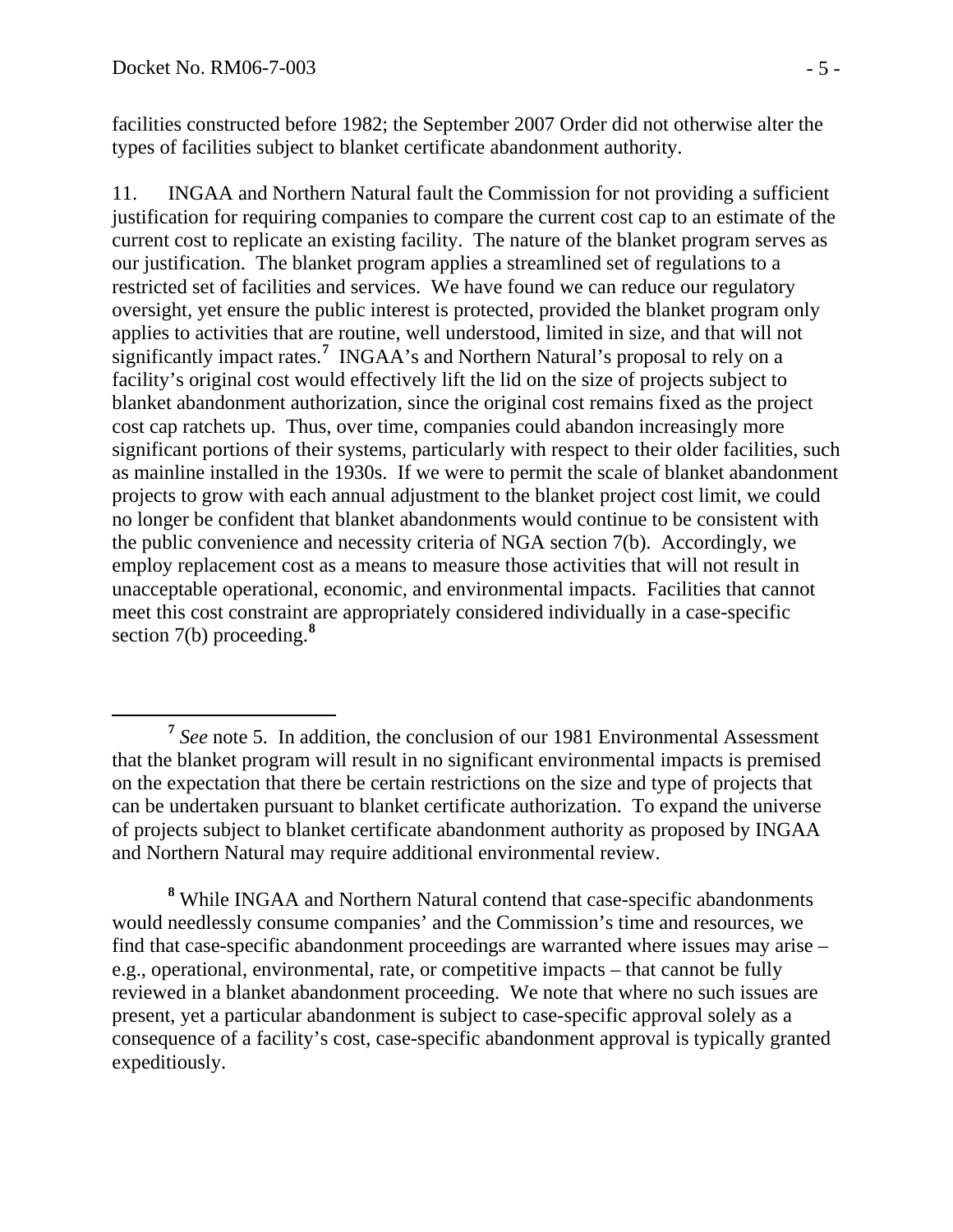12. INGAA and Northern Natural argue that requiring a company to employ an estimated current cost to construct is inconsistent with the approach we took in making revisions to the blanket certificate program in Order No. 603 in 1999 to provide for blanket abandonment of receipt points.<sup>9</sup> INGAA requested a clarification of Order No. 603 to ensure that all receipt points may be abandoned automatically, whereas Indicated Shippers (in addition to arguing against allowing automatic abandonment for any receipt point) requested we specify that automatic abandonment authorization would only apply to receipt points that did or could qualify for automatic construction authorization. In Order No. 603-A, we explained that if a receipt point did not originally qualify for automatic construction authorization under section 157.208(a), then it could not qualify for automatic blanket abandonment authorization under section 157.216(a) and would have to be abandoned under the prior notice provisions of section 157.216(b). We stated automatic abandonment would apply to receipt point facilities that meet the automatic construction requirements, which include the cost cap requirement, whereas "[r]eceipt facilities that were constructed under the prior notice requirements or whose original cost exceed the level of automatic construction are not eligible for automatic abandonment."**<sup>10</sup>** INGAA and Northern Natural take this reference to "original cost" as establishing a Commission policy in conflict with our decision in this proceeding to employ replacement cost. We do not place the same weight on this reference to original cost.**<sup>11</sup>**

13. We do not view our direction to compare an existing facility's current construction cost to the current cost cap as changing "a long-standing regulation" that "pipelines have been relying on since Order No. 603-A."**<sup>12</sup>** The reference to original cost in Order No. 603-A specifically addressed comments regarding the abandonment of receipt point facilities. A similar reference to original cost was never made in the context of other

**<sup>10</sup>** Order 603-A, at 30,936 (1999).

**<sup>11</sup>** We do not interpret this reference, as Northern Natural does, as authorizing companies "to utilize the gross plant (original cost) of the facility to determine what facilities could be abandoned pursuant to the automatic blanket regulations." Northern Natural's *Request for Rehearing*, at 9 (Oct., 22, 2007).

**<sup>12</sup>** *Id.*, at 7.

**<sup>9</sup>** *Revisions of Existing Regulations Under Part 157 and Related Sections of the Commission's Regulations Under the Natural Gas Act*, Order No. 603, 64 FR 26,571 (May 14, 1999), FERC Stats. & Regs. ¶ 31,073 (April 29, 1999), *order on reh'g*, Order No. 603-A, 64 FR 54,522 (Oct. 7, 1999), FERC Stats. & Regs. ¶ 31,081 (Sept. 29, 1999), *order on reh'g*, Order No. 603-B, 65 FR 11,462 (March 3, 2000), FERC Stats. & Regs. ¶ 31,094 (2000).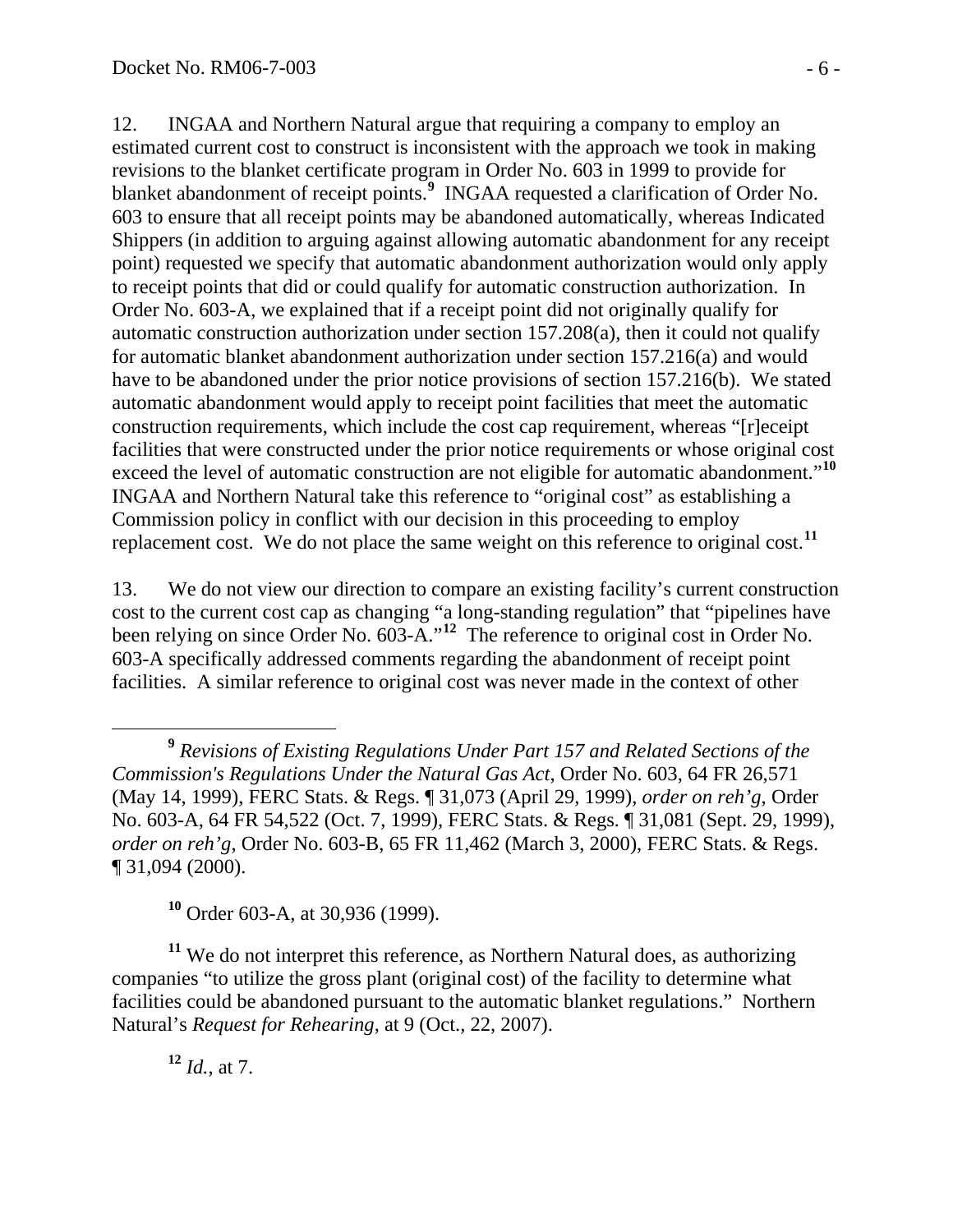facilities; with respect to other facilities, we have not relied upon original cost as a matter of policy and there is no reference to original cost in our regulations. To the extent there was ever any ambiguity regarding the prior section 157.216 regulations' description of a facility that "qualifies for automatic authority" or "qualifies as an eligible facility" for prior notice abandonment authority, it was clarified by our September 2007 Order.

14. INGAA and Northern Natural are concerned that the Commission may challenge a company's estimate of the current cost to replicate an existing facility. We do not expect this to become a contentious matter. Companies have proved themselves capable of predicting, with reasonable accuracy, the final costs of prospective projects in gauging whether a project will meet the cost cap for blanket certificate construction authorization. The Commission is similarly capable of determining whether a proposed project's projected cost is plausible. In view of this, we do not expect there will be any significant disparity between what a company calculates it would cost to replicate an existing facility and what the Commission views as an acceptable cost estimate.<sup>13</sup> We acknowledge that there are inherent ambiguities in any estimate; nevertheless, where an estimate reflects a reasonable approximation of current construction costs, or where the basis for calculating a facility's estimated cost is otherwise documented, we are unlikely to find cause to second guess a company's cost estimate.

15. For the reasons discussed herein, we find the September 2007 Order set forth a sufficient rationale for the actions taken and that the public was provided with adequate notice of, and an opportunity to comment on, the issues that were addressed in that order. Accordingly, we deny INGAA's and Northern Natural's requests for rehearing.

**<sup>13</sup>** An estimate of the cost to replicate an existing facility is to include, as specified in section 157.202(b)(8), "the total actual cost of constructing the jurisdictional portions of a project." We expect this total actual cost to reflect project costs such as those identified by INGAA and NGSA associated with "[g]reater public outreach, greater agency involvement and more complex permitting processes, greater environmental remediation requirements, use of technologically advanced construction equipment, and often the time required for construction;" such costs were reflected in our October 2006 Final Rule's adjustment to the blanket project cost caps. *See* INGAA's and NGSA's joint *Petition for Rulemaking*, at 16 (Nov. 11, 2005).